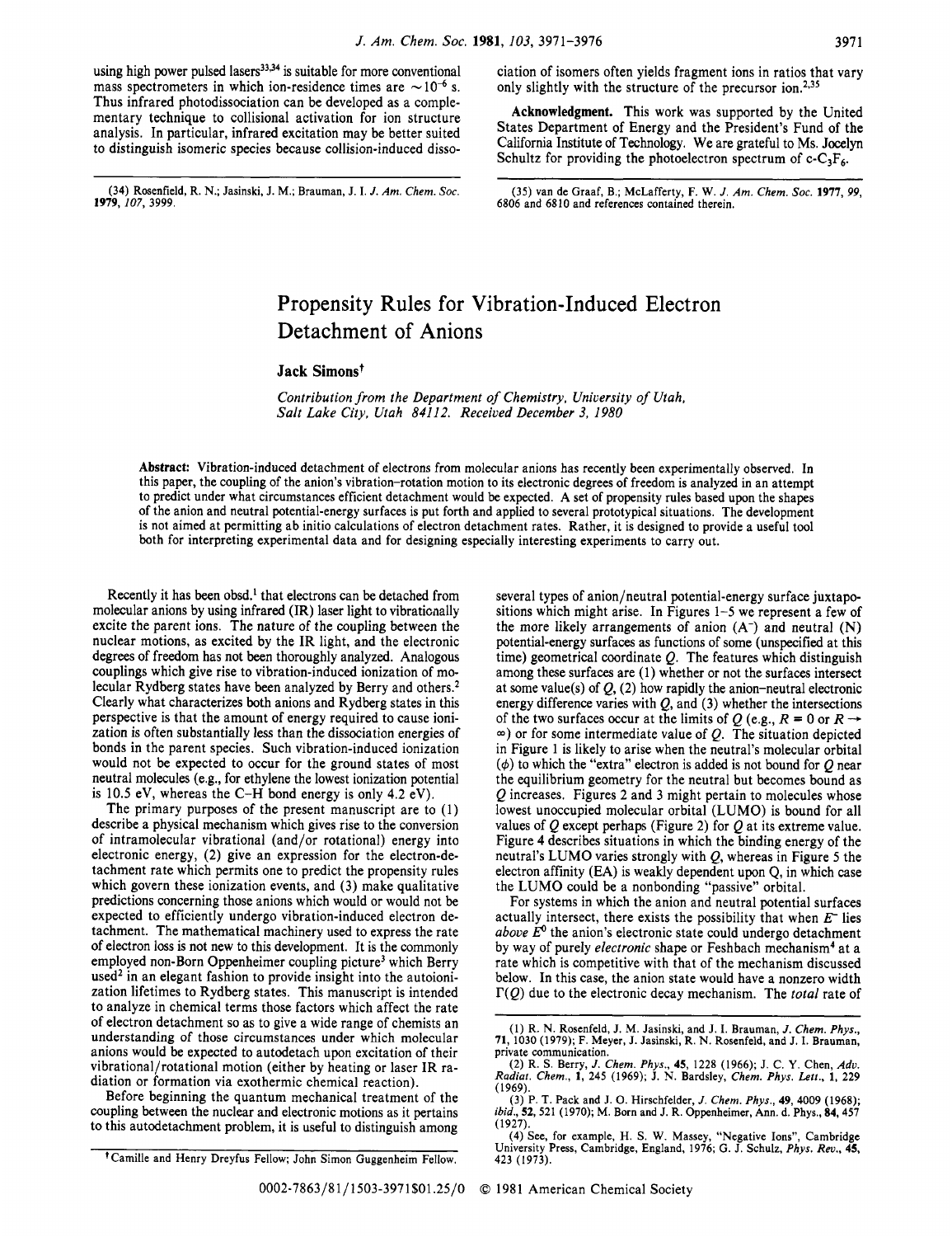

**Figure 1.** Anion and neutral potential-energy curves (as functions of an internal coordinate  $Q$ ) appropriate to  $O_2^-$  and  $O_2$ .



**Figure 2.** Anion and neutral potential-energy curves (as functions of an internal coordinate  $Q$ ) appropriate to PhCH<sub>2</sub>- and PhCH<sub>2</sub>.



**Figure 3.** Anion and neutral potential-energy curves (as functions of an internal coordinate Q) appropriate to PhNH- and PhNH.



**Figure 4.** Anion and neutral potential-energy curves (as functions **of** an internal coordinate Q) appropriate to LiC1- and LiC1.

electron detachment from the nth vibrational state of the anion could then involve the average of  $\Gamma(Q)$  over this nth vibrational



**Figure 5.** Anion and neutral potential-energy curves (as functions **of** an internal coordinate Q) appropriate to OH<sup>-</sup> and OH.

wave function's probability density plus the rate of loss from level *n* arising from the mechanism treated in this paper. The probability that the resultant neutral molecule is left in its  $n<sup>4</sup>$ h vibrational state would then be a weighted average of the rate of production of n'via the direct electronic process (which involves a conventional anion-neutral Franck-Condon factor) and the rate of production via the mechanism discussed here (which does not involve Franck-Condon factors). Therefore, in cases where both mechanisms are operative, the kinetic-energy distribution of the detached electrons, which reflects the anion-neutral vibrational-energy change distribution, would be described by a mixture of Franck-Condon and non-Franck-Condon terms. For the remainder of this work, we will restrict our attention to situations in which the purely electronic decay rate  $\Gamma$  is small enough (i.e., the anion is long lived if the nuclei are clamped) to guarantee that the rate of electron detachment is dominated by the "curve jumping" mechanism considered here. **In** a sense then, the electronic potential-energy curves which we are plotting are diabatic with respect to electron loss (i.e., the electron-detachment channel has been closed in "computing"  $E^-$  when  $E^- > E^0$ ). For systems with nonnegligible values of  $\Gamma$ , the total rate of electron detachment would have to be interpreted as arising from both the mechanism treated here and the direct electronic mechanism (see Chen's work in ref **2).** 

**In** section of **I11** of this paper, we shall describe specific molecular anions for which each of these potential-energy surface combinations is relevant. At that time we will also make predictions as to the relative rates with which anions typifying each of these "potential curve classes" should autoionize by way of the vibration-rotation-induced mechanism. Let **us** now briefly outline the quantum mechanical framework in terms of which the autodetachment rate is to be expressed.

### **I. Autodetachment Rate Expression**

The simplest Hamiltonian which contains the relevant electronic and nuclear motion components can be expressed as follows:

$$
\mathcal{H}(r,Q) = h(r|Q) - \sum_{a} \frac{\hbar^2}{2\mu_a} \nabla^2_{A_a}
$$
 (1)

where  $h(r|Q)$  is the electronic Hamiltonian describing the motion of the  $(N + 1)$  electrons in the presence of the nuclei fixed at positions  $\{Q_a\}$ , and  $-[{\hbar^2}/{(2\mu_a)}]\nabla_{Q_a}^2$  is the kinetic-energy operator describing the motion of the nuclei along the  $Q_a$  "direction".  $h(r|Q)$  thus contains the electronic kinetic energy plus the Coulombic potential energies of interaction among the electrons and nuclei. The coordinates of all of the electrons are collectively represented by *r*. The nuclear motion coordinates  $\{Q_a\}$  correspond to all of the molecule's vibrational and rotational degrees of freedom.

The electronic potential-energy surfaces *(E-* and *Eo)* depicted in Figures 1-5 are assumed to be eigenfunctions of  $h(r|Q)$ .

$$
h(r|Q)\psi_{A}(-r|Q) = E^{-}(Q)\psi_{A}(-r|Q)
$$
 (2)

$$
h(r|Q)\psi_{\text{Nk}} = E^{\circ}(Q)\psi_{\text{Nk}} + [k^2\hbar^2/(2m)]\psi_{\text{Nk}} \tag{3}
$$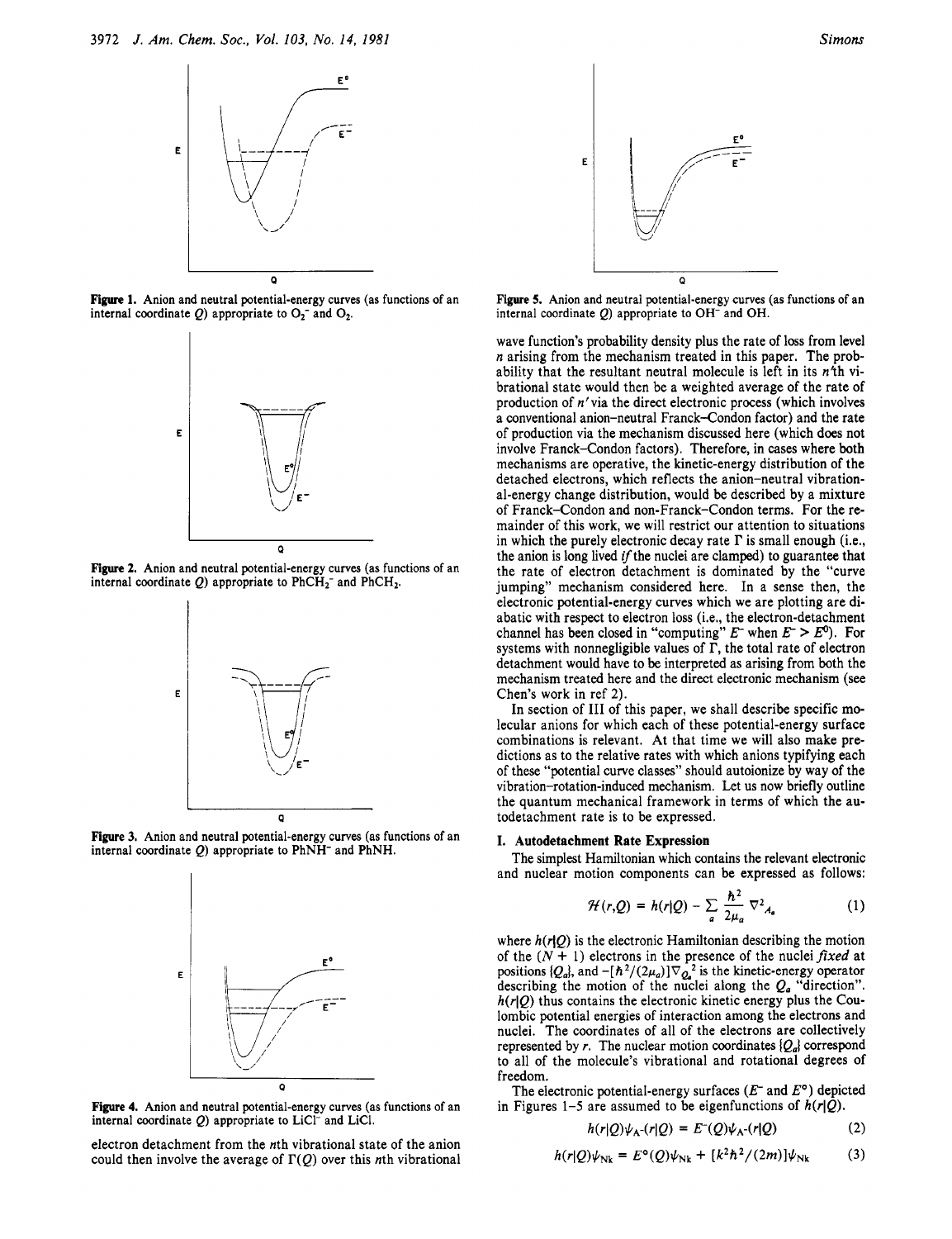The wave function  $\psi_{Nk}$  describes the neutral molecule N with electronic energy  $E^{0}(Q)$  plus a free electron whose relative kinetic energy is  $[\hbar^2/(2m)]k^2$  (*m* is the electron mass). Notice that  $E^0(0)$ and  $E(0)$  are assumed to be measured with respect to the same reference energy. The vibrational-rotational wave functions  $(\chi_n)$ ,  $\chi_n^{0}$ ) which arise from the motion of the nuclei on each of these (adiabatic) electronic potential-energy surfaces obey

$$
(-D_Q^2 + E^-)\chi_n^- = \epsilon_n^- \chi_n^- \tag{4}
$$

and

$$
(-D_Q^2 + E^0) \chi_n^0 = \epsilon_n^0 \chi_n^0 \tag{5}
$$

where  $D_0^2$  is simply our shorthand notation for the nuclear kinetic-energy operator appearing in eq 1 and  $\{\epsilon_n, \epsilon_n\}$  are the anion and neutral molecule vibrational-rotational energies.

The electronic and nuclear motion product wave functions  $\psi_A - \chi_n$  and  $\psi_{Nk} \chi_n^0$  are not exact eigenfunctions of the full Hamiltonian of eq 1 because  $\psi_{A}$ - and  $\psi_{Nk}$  depend upon Q, and hence  $-D_Q^2$  operates not just on the  $\chi_n^-$  and  $\chi_n^0$ . As a result, the effect of nuclear motion (embodied in  $-D_Q^2$ ) on the electronic wave functions  $\psi_{A^-}$  and  $\psi_{Nk}$  gives rise to a mixing or coupling between the two components  $(\psi_{A} - \chi_{n}$  and  $\psi_{Nk}\chi_{n}^{0})$  of the correct eigenfunction of H. This coupling can thus be viewed as giving rise to transitions between the anion and neutral molecule (plus free electron) states. To obtain an expression for this autodetachment rate  $(W_{n\rightarrow n})$ , we employ the usual "Fermi (or Wentzel) Golden rule" result<sup>5</sup> of first-order time-dependent perturbation theory:

$$
W_{n\to n'} = (2\pi/\hbar)|V_{\text{Nk},n';A^-,n}|^2 \rho_{\text{e}}(\epsilon_n - \epsilon_{n'}^0)
$$
 (6)

Here  $\rho_e$  is the density of translational states of the detached electron having kinetic energy equal to  $\epsilon_n - \epsilon_d$ <sup>0</sup> and  $V_{Nk,n',A^-n}$  is the non-Born-Oppenheimer coupling matrix element discussed above.

$$
V_{Nk,r';A^-,n} = \int \psi_{Nk} * \chi_n^{0*} [\chi_n^{-} D_Q^2 \psi_{A^-} + 2(D_Q \chi_n^{-}) (D_Q \psi_{A^-})] dr dQ (7)
$$

Because  $\rho_e(E)$  is an increasing function of E

$$
\rho_{e}(E) = (8m/h^2)^{3/2} (\pi/4) \sqrt{E}
$$
 (8)

anion-to-neutral transitions which yield high energy electrons tend to be favored by this term. However, because of the rather weak *E* dependence of  $\rho_e$ , it is more likely that the propensity rules governing such transitions arise from the variation of the  $V$  matrix element given in *eq* **7.** Hence, we now turn our attention to the task of analyzing the physical content of eq *6* and 7 so that we element given in eq 7. Hence, we now turn our attention to the task of analyzing the physical content of eq 6 and 7 so that we may attain more insight into which transitions  $(n \rightarrow n')$  are likely to be favored. Such knowledge would then permit one either to predict the distribution of the autodetached electron kinetic energies or to know what incident electron kinetic energies would be most efficient at forming anions in state ( $\psi_A - \chi_n$  from neutrals in  $\psi_{Nk}\chi_{n}^{0}$ .

#### **11. Propensity Rules**

There are two distinct kinds of terms in eq 7. To gain some feeling for the sizes of these terms, we note that the nuclear kinetic energy operator  $-[\hbar^2/(2\mu_a)]\nabla^2_{Q_a}$ , when operating on the electronic wave function  $\psi_A(r|Q)$ , yields a result which is proportional to  $m/\mu_a$  times the result of the *electronic* kinetic-energy operator  $[-(\hbar^2/2m)\nabla_r^2]$  operating on the same  $\psi_{A}$ -. Hence the electronic integral ( $\int \psi_{Nk}*\nabla^2 \phi_k \psi_A dr$ ) in the first term on the right-hand side of eq 7 is expected to be reduced by  $(m/\mu_a)^{1/2}$  relative to the analogous integral  $(\int \psi_{Nk} * \nabla_{Q_k} \psi_A \, dr)$  in the second term. Although there are circumstances (e.g., when symmetry forces the second term to vanish) that the first term is larger, this is **unusual.** Hence, we now restrict our attention to the second term's (presumed) larger contribution to the  $V$  matrix element. Analysis of the first term can be carried through in analogous fashion, but doing so

will not contribute further insight into the physical picture put forth here.

A more easily interpreted expression for the remaining term in V can be obtained by differentiating eq 2, with respect to  $Q_a$ to permit  $D_0\psi_{A^-}$  to be reexpressed. Such differentiation, when followed by left multiplication by  $\psi_{Nk}$ <sup>\*</sup> and integration over the electronic coordinates yields

$$
\left(E^{0} + \frac{\hbar^{2}k^{2}}{2m}\right) \int \psi_{Nk} * \nabla_{Q_{a}} \psi_{A^{-}} dr + \int \psi_{Nk} * (\nabla_{Q_{a}} h) \psi_{A^{-}} dr =
$$
  

$$
E^{-} \int \psi_{Nk} * \nabla_{Q_{a}} \psi_{A^{-}} dr
$$
 (9)

Solving this equation for  $\int \psi_{N,k}*\nabla_{Q_{\alpha}}\psi_A d\tau$  and substituting into eq 7 results in

$$
V_{Nk,n';A^{-},n} = 2 \int \chi_n^{0*} \left[ E^{-} - E^{0} - \frac{\hbar^2 k^2}{2m} \right]^{-1} \int \psi_{Nk} * (\nabla_{Q_a} h) \psi_{A^{-}} d\mathbf{r} \nabla_{Q_a} \chi_n^{-} dQ
$$
\n(10)

This result is our final expression in terms of which we will now develop the propensity rules for vibration-rotation-induced electron detachment.

The integral connecting the bound anion state  $\psi_{A}$ - to the continuum state  $\psi_{Nk}$  involves the electronic force operator  $\nabla_{Q_k} h$ . The derivative of the electronic Hamiltonian h with respect to a nuclear displacement along  $Q_a$  gives the force exerted on the electrons due to this displacement. One expects this integral to be large if there exist regions of  $Q$  space when the force operator is large and where a distortion (bond stretch, functional group rotation, etc.) of the molecular framework gives rise to a change in the highest occupied molecular orbital (HOMO) of the anion which results in this distorted HOMO having a large overlap with the continuum orbital whose de Broglie wavelength  $(\lambda)$  is given by  $\lambda = 2\pi/k$  and  $\hbar^2 k^2/(2m) = \epsilon_n^- - \epsilon_n^0$ . For example, if  $\epsilon_n^- - \epsilon_n^0$  is small, so that the detached electrons have small kinetic energy and small momentum  $(hk)$ , then  $\lambda$  is large and efficient detachment will (possibly) occur if the nuclear displacement along  $Q_a$  makes the anion's HOMO very diffuse (so that its radial extent is of the order of  $\lambda$ ).

The electronic matrix element  $\int \psi_{Nk}^*(\nabla_{Q_n}h)\psi_A dr$  of the force operator  $\nabla_{\mathbf{Q}} h$  has been approximated<sup>2,6</sup> in terms of an orbital-level integral involving the change in the potential felt by the extra electron due to motion of the nuclei and the charge density of the target's *N* electrons. The resultant integral  $\int \phi_k^* [\nabla_{Oa} V_{eff}(r,$  $Q$ )] $\phi_{\text{HOMO}}$ dr expresses the transition from the anion's HOMO to the continuum orbital with wave vector  $\hbar k$  caused by the gradient along  $Q_a$  of the electron-molecule effective potential  $V_{\text{eff}}$ . This potential contains the usual Hartree-Fock potential (which has local valence, exchange, and charge-dipole components) plus the charge-induced dipole, etc., potentials. Thus  $\nabla_{Q_a} V_{\text{eff}}$  gives the changes in all of these multipole potentials which accompany a distortion along  $Q_a$ .

The "energy denominator" appearing in eq 10 plays an important role in determining when electron detachment can occur. The energy difference, which clearly depends strongly on  $Q$ ,  $E^{0}(Q)$  $-E<sub>0</sub>(Q)$  is the minimum energy required to remove an electron from the anion if the nuclei were held fixed at  $Q$ . It is the vertical detachment energy of the anion. Of course,  $\hbar^2 k^2/(2m)$  is the kinetic energy imparted to the ejected electron, so  $E^0 + h^2k^2/(2m)$ - *E-* is the change in the electronic energy of the system if the electron were to be ejected at  $Q$ . Because the electron's kinetic energy  $\hbar^2 k^2/(2m) = \epsilon_n^- - \epsilon_{n'}^0$  is related to the vibrational-rotational energies of the anion and molecule, this same energy denominator can be viewed in a different light;  $E^0 + \hbar^2 k^2/(2m)$  -*E*- is also  $\epsilon_n^-$  – *E*-  $(\epsilon_n^{0}$  – *E*<sup>0</sup>) which is the change in the vibration-rotation *kinetic* energy in going from the anion  $(\epsilon_n - E)$ to the neutral  $(\epsilon_n^0 - E^0)$  at *Q*. Clearly, for electron detachment to be efficient, this energy denominator must be small. Too large a value causes a small detachment rate because the nuclear kinetic

**<sup>(6)</sup>** J. **C.** *Y.* **Chen,** *Phys. Rev., 129,* **202** (1963).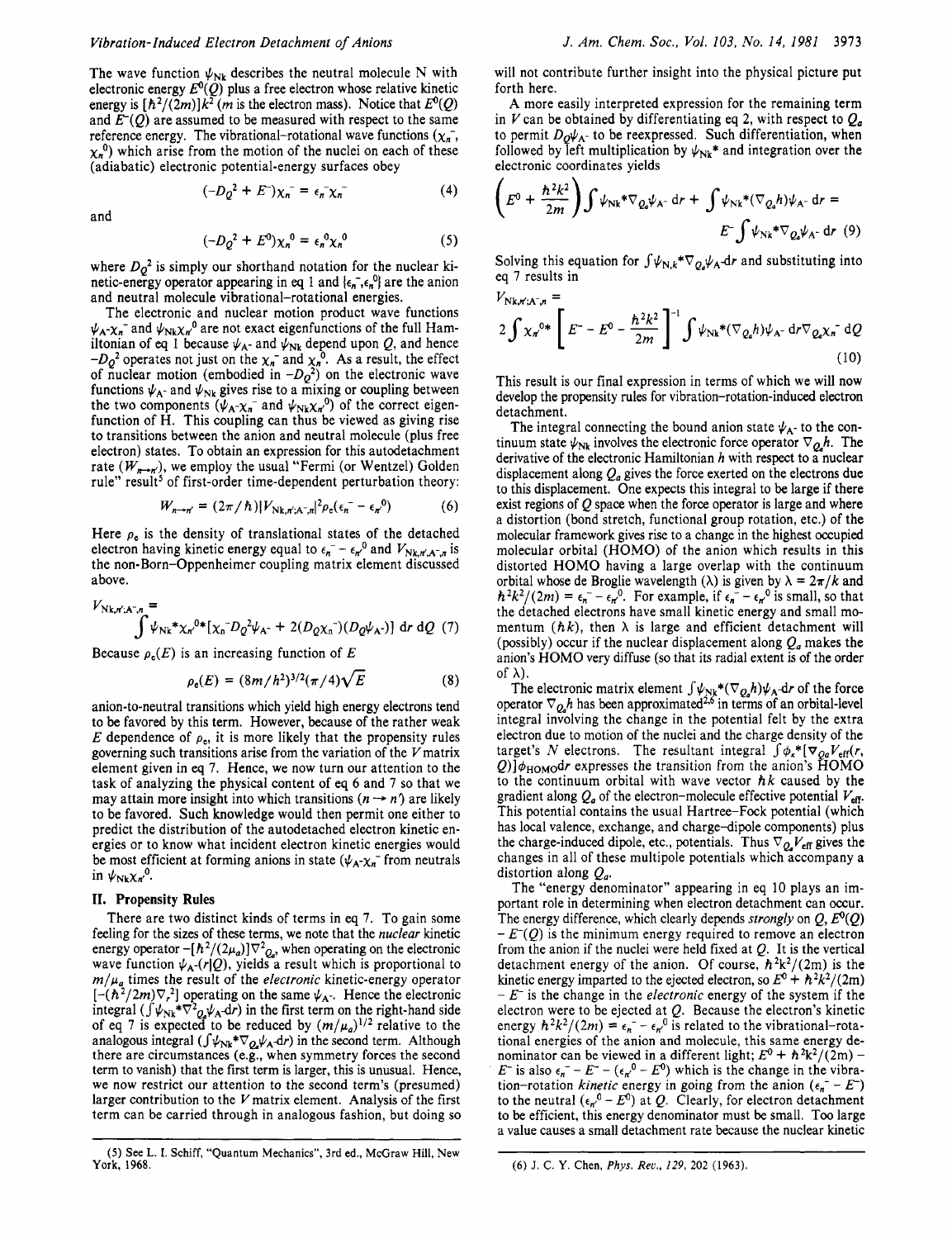energy and momentum is "asked" to undergo too large a change in going from the anion to the neutral. Thus, for any particular  $\epsilon_n$ <sup>-</sup>  $\epsilon_n$ <sup>0</sup>,  $E^0$  –  $E^-$  must be as small as possible. This means that the anion and neutral potential-energy curves must either come close or intersect. Given such a near or actual intersection, small values of  $\epsilon_n = \epsilon_{n'}^0$  will be preferred. For diffuse orbitals of anions or Rydberg orbitals of excited neutrals, the radial size of the orbital may range from 2 to 2000 Å. Hence  $k$  ranges from  $3 \times 10^8$  to  $3 \times 10^5$  cm<sup>-1</sup> and therefore  $\epsilon_n$ <sup>-</sup> -  $\epsilon_n$ <sup>0</sup> ranges from  $3 \times 10^5$  to  $3 \times$  $10^{-1}$  cm<sup>-1</sup>. The former energy difference  $(3 \times 10^5 \text{ cm}^{-1})$  is so large that such transitions are not very likely; the energy denominator factor, which is  $[-\epsilon_n^+ + \epsilon_n^0 + E^- - E^0]^{-1}$  will be *at least*  $3 \times 10^{-6}$  $(cm<sup>-1</sup>)<sup>-1</sup>$  for such processes. The transitions involving much more diffuse orbitals are more probable, since they correspond to smaller  $\epsilon_n$ <sup>-</sup>  $\epsilon_n$ <sup>0</sup> factors and hence smaller energy denominators.

Finally, the integral over the nuclear displacements arising in *eq* 10 can significantly affect the state-specific detachment rates. **On** the basis of the above discussion, we conclude that the large contributions to the integrand will occur in regions of *Q* space where the energy denominator is small if the product  $\psi_n^0 * \nabla_{0,\chi_n}$ . is also large at these same *Q* values. To give a qualitatively correct account of the conditions under which this product is likely to be large, we point out that  $\nabla_{Q_a} \chi_n$  would be proportional to  $\chi_{n\pm 1}$  if  $\chi_n$ <sup>-</sup> were a simple harmonic oscillator wave function involving the coordinate  $Q_a$ . In that case,  $\chi_n^{0*} \nabla_{Q_a} \chi_n^{-1}$  is likely to be largest if  $\chi_n^0$  and  $\chi_n^-$  involve motion along the same displacement coordinate and if the overlap of  $\chi_n^0$  and  $\chi_{n+1}^-$  is large. However, the Schwarz inequality tells us that the overlap between  $\chi_{n}^{0}$  and  $\chi_{n+1}^{-}$  is bounded by unity. Therefore it is probably more reliable to consider the effects of the energy denominator as dominant and then treat the product  $\chi_{n}^{0} \nabla_{Q_{n}} \chi_{n}^{-}$  at the position(s) Q where the energy denominator is smallest. Once the regions of *Q* space over which the energy denominator is small are identified, the product  $\chi_{n}^{0}\nabla_{Q_{n}}\chi_{n}^{-}$  (which may be approximately related to the product  $\chi_n^{0*}\tilde{\chi}_{n\pm 1}$  can be evaluated at these Q values. One thus expects to find efficient transitions between  $\chi_{n+1}$  and  $\chi_n$ <sup>0</sup> only if (1) both  $\chi_{n+1}^-$  and  $\chi_n^0$  are nonvanishing in regions of nuclear configuration space (Q space) where the potential-energy surfaces come close or intersect and (2)  $\epsilon_n^- - \epsilon_n^0 = \hbar^2 k^2/(2m)$  gives an outgoing electron of low kinetic energy which has high overlap with the anion's HOMO. Notice that the dominance of the energy denominator factor in determining the *Q* dependence of the integrand in  $V_{Nk,n',A^{-},n}$  gives rise to a dependence on  $\chi_n$  and  $\chi_{n'}^{0}$  which is not at all like the Franck-Condon factor' which arises in direct photon-induced electron detachment. Such is less the case for autoionization of Rydberg states for which the neutral and (positive) ion electronic energy difference  $E^0(Q) - E^+(Q)$  is nearly constant as *Q* varies about its equilibrium value.

In the above discussion we often make use of the fact that efficient electron detachment requires the potential curves  $E^-$  and  $E<sup>0</sup>$  to intersect or approach closely. It is, of course, important to ask "how close is close enough"? The so-called Massey criterion, which has been widely used to judge when such nonadiabatic transitions are likely, states that transitions from  $\chi_n$ <sup>t</sup> to  $\chi_n^0$  (i.e.,  $E^-$  to  $E^0$ ) are unlikely unless

$$
|\hbar v_a \int \psi_{\text{Nk}}^* \nabla_{Q_a} \psi_{\text{A}^-} \, \text{d}r \, \left[ E^- - E^0 \right]^{-1} |\gtrsim 1 \tag{11}
$$

Here  $\vec{v}_a$  is the (classical) velocity of the nuclei along the  $Q_a$ direction. For situations where  $E^-$  and  $E^0$  are quite *parallel* (e.g., direction. For situations where E and E<sup>3</sup> are quite *parallel* (e.g., Figure 3 or 5),  $E^{-} - E^{0}$  is constant and  $\hbar \vec{v}_a$  can be approximated Figure 5 or 5),  $E = E^T$  is constant and  $h\nu_a$  can be approximated<br>by  $[2(\epsilon_n^- - E^-)]^{1/2}$ . Then using eq 9 and  $\hbar^2 k^2/(2m) = \epsilon_n^- - \epsilon_{\pi}$ , eq 11 reduces to

$$
||E^{-} - E^{0}|^{-1} [2\mu(\epsilon_{n}^{-} - E^{-})]^{1/2} \int \psi_{Nk}^{*} (\nabla_{Q_{\alpha}} h) \psi_{A^{-}} dr \ [E^{-} - E^{0}]^{-1} ||g_{N}^{*} + \epsilon_{n}^{0} - \epsilon_{n}^{-}]^{-1} ||g_{N}^{*} + (|I2)|
$$

The left-hand side of this equation will be large if  $|E - E^0|$  is small

(close parallel curves),  $\epsilon_n$  –  $E^-$  is large (not near the turning points of  $E^-$ ), and  $\epsilon_{n}^0 - \epsilon_{n}^-$  is small (small vibrational energy change).

**In** the neighborhood of a surface intersection or near *crossing*  (at  $Q_{a,c}$ ), the energies  $E^-$  and  $E^0$  can be approximated as linear functions of  $Q_a$ .

$$
E^{-} = \frac{\partial E}{\partial Q_a} (Q_a - Q_{a,c}) \equiv F^{-}(Q_a - Q_{a,c})
$$
  

$$
E^{0} = \frac{\partial E^{0}}{\partial Q_a} (Q_a - Q_{a,c}) \equiv F^{0}(Q_a - Q_{a,c})
$$
 (13)

where  $F<sup>-</sup>$  and  $F<sup>0</sup>$  are the forces felt by the nuclear framework due to a displacement along  $Q_a$ . If the coordinate  $Q_a$  is started (at  $t = 0$ ) at  $Q_{a,c}$  with velocity  $\vec{v}_a$ , a transition to  $E^{\sigma}$  will take place within one vibrational period  $(h/\epsilon_n)$  of the mode along  $Q_a$  with good probability if *eq* **11** is obeyed. Using *eq* 13 and saying that, in the neighborhood of the (near) crossing,

$$
Q_a(t) = Q_{a,c} + \Delta t \vec{v}_a \tag{14}
$$

eq 11 becomes

$$
|\hbar \vec{v}_a \int \psi_{\rm Nk}^* \nabla_{Q_a} \psi_{\rm A} \, \mathrm{d}r \, \left[ (F^- - F^0) \Delta t v_a \right]^{-1} | \gtrsim 1 \qquad (15)
$$

Canceling the  $\vec{v}_a$ , using eq 9, and  $\Delta t = \hbar/\epsilon_n$ <sup>-</sup> this result reduces to

$$
|\epsilon_n^-\int \psi_{Nk}^*(\nabla_{Q_n}h)\psi_{A^-} dr \left(E^- - E^0 - \frac{\hbar^2 k^2}{2m}\right)^{-1} (F^- - F^0)^{-1}|\gtrsim 1
$$
\n(16)

Finally, making use of  $\hbar^2 k^2/(2m) = \epsilon_n^2 - \epsilon_n^0$  and evaluating eq 16 at  $Q_a = Q_{a,c}$  (after the vibration has had time to make one oscillation), we obtain

$$
\left|\int \psi_{\rm{Nk}}^{*}(\nabla_{Q_{a}}h)\psi_{A^{-}}\,\mathrm{d}r\,(F^{-}-F^{0})^{-1}\right|\gtrsim\left|\frac{\epsilon_{n}^{-}-\epsilon_{n}^{0}}{\epsilon_{n}^{-}}\right|\qquad(17)
$$

This equation states that the electronic force  $(\int \psi_{Nk} * (\nabla_{Q_n} h) \psi_A \, dr)$ caused by a displacement of  $Q_a$  divided by the change  $(F^- - F^0)$ in the force felt by the nuclear framework must be larger than the vibrational-energy change  $(\epsilon_n - \epsilon_{n}^0)$  divided by the initial vibrational energy  $(\epsilon_n^-)$  if efficient transitions from  $\chi_n^-$  to  $\chi_{n'}^0$  are to be expected. Therefore, near degeneracy of the vibrational levels  $\epsilon_n$ <sup>-</sup> and  $\epsilon_n^0$  and small changes in the slopes  $(F - F^0)$  of the potential surfaces at crossings or near crossings should make detachment efficient. In addition, high velocity of the nuclei (large  $\vec{v}_a$  or large  $\epsilon_n$ <sup>-</sup>/h) and large changes in the multipole moments of the neutral's charge density with vibration along  $Q_a$  (i.e., large electronic forces) give rise to efficient detachment. Therefore, it is not only how close the potential surfaces approach but how they approach (e.g., with similar slope, etc.) which is just as crucial.

In summary, we have put forth the following set of propensity rules which should govern vibration-rotation-induced electron detachment processes: Specific transitions between  $\chi_n$  and  $\chi_n^0$ will occur efficiently if **(1)** the anion and neutral potential energy surfaces  $(E<sup>-</sup>$  and  $E<sup>0</sup>$ ) approach or intersect one another in regions of Q space where both  $\chi_{n}^{0}$  and  $\chi_{n+1}^{-}$  are nonvanishing and the electronic force operator  $(\nabla_{Q_a}h)$  is large; (2) the change in slope *IF – F<sup>o</sup>* in going from one potential curve to the other is small; (3)  $\epsilon_n^- - \epsilon_n^0 = \hbar^2 k^2/(2m)$  is small and corresponds to a de Broglie wavelength  $(\lambda = 2\pi/k)$  for the outgoing electron which is of the order of the radial size of the anion's HOMO.

It should be stressed oncc again that these propensity rules apply only to transitions which arise via the vibration-induced mechanism discussed here. If the direct electronic (shape or Feshbach) mechanism is also operative, one expects vibrational propensities which involve Franck-Condon factors to also contribute. **In** fact, by experimentally measuring the vibrational transition propensities (which are related through  $\hbar^2 k^2/(2m) = \epsilon_n - \epsilon_n^0$  to the kinetic-energy distribution of the detached electrons) one should be able to determine whether the electronic detachment route or the surface jumping route treated here is dominant in particular

**<sup>(7)</sup>** *G.* **Herzberg, "The Spectra** of **Diatomic Molecules", Van Nostrand, Princeton, NJ, 1950; J. Franck,** *Trans. Faraday SOC.,* **21,536 (1926); E. U. Condon,** *Phys. Reu.,* **28, 1182 (1926).** 

**<sup>(8)</sup> H. S. W. Massey,** *Rep. Prog. Phys.,* **12, 248 (1949).**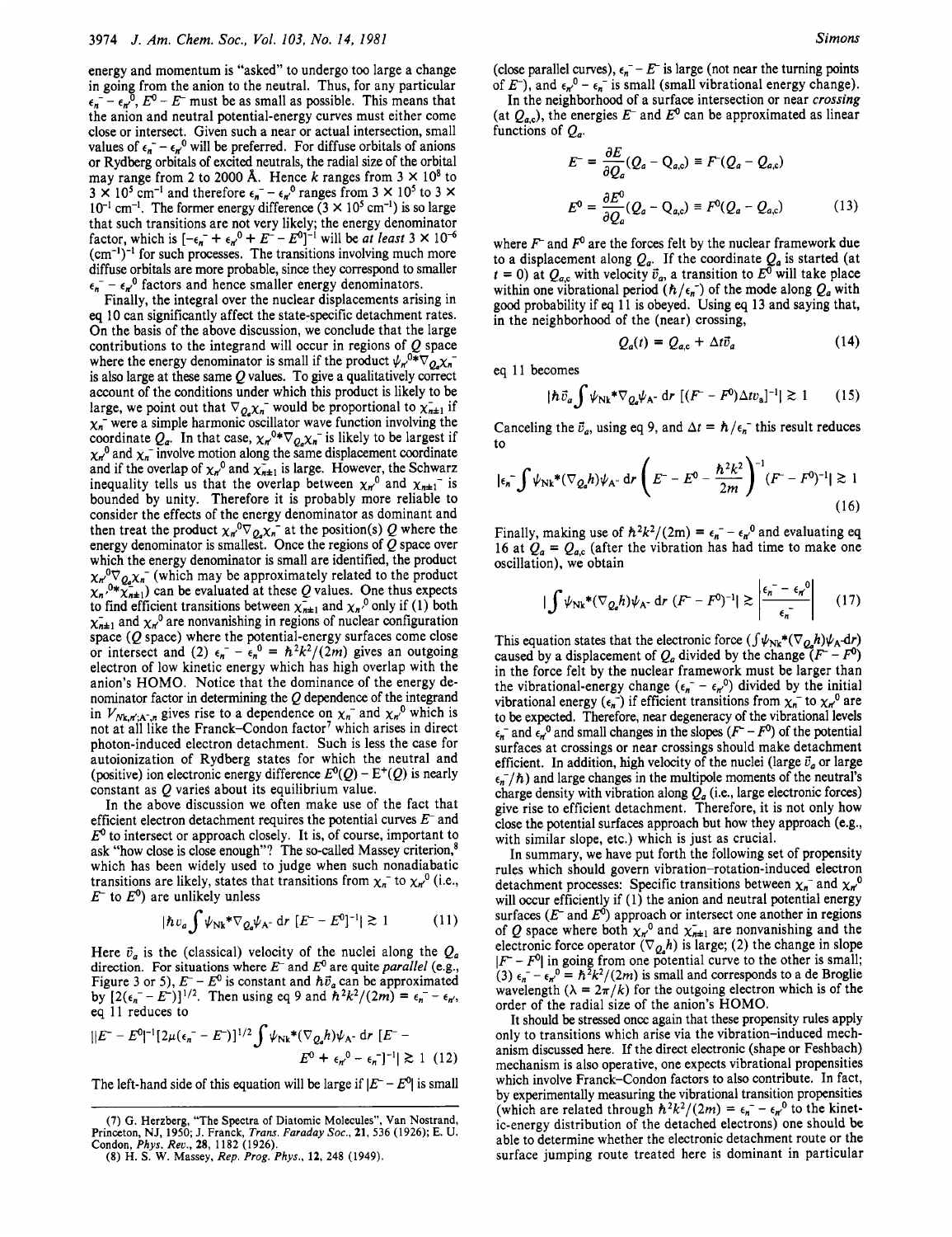systems. In addition, once the system reaches a region of Q space in which the difference between *E"* and *E-* is smaller than the energy of the quantum of light used in the experiment, direct photon-induced detachment can also occur.

It is possible to formulate the coupled electronic and vibrational-rotational motion problem for anion/neutral surfaces which actually penetrate in terms of an electronically adiabatic picture. This alternative formulation would, of course, be identical with the above treatment for systems whose curves do not cross (e.g., those described in Figures 2,3 and *5).* Because such an adiabatic treatment might shed further light on the physical basis of the detachment process and because it might be viewed as being more applicable to species which do not have long lifetimes (small **I')**  when  $E^-$  lies above  $E^0$ , we now briefly outline its development.

The electronically adiabatic potential-energy curves applicable to a system such as that depicted in Figure 1 are  $E_{-} = \{E^{-} \text{ for } R\}$  $\geq R_c$ ;  $E^0$  for  $R \leq R_c$ } and  $E_+ = \{E^0$  for all  $R$ }, where  $R_c$  is the crossing point. The adiabatic electronic wave functions are  $\psi$ <br>=  $\psi_{k-1}$ ,  $R \ge R$ :  $\psi_{k1}$ ,  $R \le R$  and  $\psi_k$  =  $\psi_{k1}$  for all R. Here  $\psi_{k1}$  $\equiv \{\psi_{A^-}, R \geq R_c; \psi_{N,k=0} R < R_c\}$  and  $\psi_+ \equiv \psi_{Nk}$  for all *R*. Here  $\psi_{N,k=0}$ is a neutral molecule wave function multiplied by, and antisymmetrized with,  $a \, k = 0$  continuum orbital for the extra electron. The vibration-rotation eigenfunctions and energy levels  $\{x_n, \xi_n\}$ ;  $\chi_{n}^{0}$ ,  $\epsilon_{n}^{0}$  now refer to the adiabatic surfaces  $E_{+}(Q)$  and  $E_{-}(Q)$ .

The mathematical development leading to eq 10 would apply equally well to the adiabatic case under consideration now. However, when one begins to consider the electronic force matrix element  $\int \psi_{\text{Nk}}^* (\nabla_Q h) \psi_A \text{d}r$  it must be realized that this integral<br>is nonzero only for  $Q > Q_c$  since  $\psi_A = \psi_{\text{N,k}=0}$  (which would have<br>a negligible integral with  $\psi_{\text{Nk}}$ ,  $(\hbar^2 k^2/(2m) = \epsilon_n - \epsilon_n^0)$  for  $Q <$  $Q_c$ . Hence only the  $Q > Q_c$  regions of nuclear configuration space contribute to determining the propensity rules. In these regions  $E_{-} = E_{-}$ ,  $E_{+} = E_{-}^{0}$ , and  $E_{-}^{0} - E_{-}^{0} > 0$ , and the qualitative development of the propensity rules given above remains valid. One might wonder whether the different vibrational eigenfunctions  $\chi_{n}$ , which arise in this picture due to the use of the fully adiabatic potential energy surface *(E-),* might give rise to different propensity predictions. Such is not the case because (1) the  $\epsilon_{n}^{0}$  are identical in both (diabatic and adiabatic) pictures (since  $E_+$  =  $E^0$  for all Q) and (2) the functional form of  $\chi_n^-$  for  $Q > Q_c$  (which, for the diabatic case, is the only part of  $\chi_n$ <sup>-</sup> appearing in eq 10) is determined (primarily) by the potential surface which applies to this  $Q > Q_c$  region. Since  $E = E$  for  $Q > Q_c$ , the functional forms of the diabatic and adiabatic  $\chi_n^-$  will be the same when Q > *Qc.* **As** a result then, the adiabatic and diabatic propensity predictions are expected to be identical. The two formulations simply represent two different ways of looking at the same phenomena.

#### **111. Predictions for Specific Classes of Anions**

Having now developed some general feeling for what governs the probability that excitation of the anion's vibration-rotation motion will result in electron detachment, let us now attempt to apply this insight to the classes of anion/neutral systems depicted in Figures 1-5.

The potential-energy surfaces shown in Figure 1 could apply<sup>9</sup> to  $O_2^-/O_2$  (but not to  $N_2^-$  which has an electronic detachment lifetime of  $\sim 10^{-14}$  s) if  $\overline{Q}$  is identified as the bond length *R* or to<sup>10</sup>  $SF_6^-/SF_6$  if Q is taken to be the (presumed) one "active" S-F bond stretch coordinate which leads to  $SF<sub>5</sub> + F$  upon dissociation of  $SF<sub>6</sub>$ . For such systems, we predict efficient detachment for vibrational levels of **A-** and N which lie near the surface intersection point and which have small energy differences  $\epsilon_n = \epsilon_{n'}^0$ . The threshold for vibration-rotation-induced detachment, which occurs near the surface intersection, would occur at lower excitation energies than would the peak of the direct electronic photodetachment cross section. The latter process would be expected to be very inefficient near threshold because of the poor Franck-Condon factors between the lowest anion and neutral vibrational levels. Finally, neutral systems described by Figure

1 should efficiently attach low-energy electrons to produce anions in vibrational levels lying near the surface intersection.

Figures 2 and 3 might, for example, be used to describe the benzyl (PhCH<sub>2</sub><sup>-</sup>) and anilide (PhNH<sup>-</sup>) systems<sup>11</sup> when O is identified, respectively, as the  $CH_2^-$  or  $NH^-$  torsion angle (and pyramidalization) which varies from 0 to *90'* as the p orbital on  $CH_2^-$  or NH<sup>-</sup> rotates from being in conjugation with the  $\pi$  orbitals of the phenyl group to a perpendicular conformation where the conjugation has been destroyed. The benzyl anion and radical (neutral) potential surfaces are shown to intersect at  $\theta = 90^{\circ}$ because nondelocalized alkyl radicals  $\angle RCH_2$  are known to have zero (or very small) electron affinities. In contrast, because alkyl substituted amino radicals RNH are known to form stable anions (e.g., the electron affinities of alkyl amino radicals are  $\sim 0.7 \text{ eV}$ ), the anion and neutral potential surfaces shown in Figure 3 do not intersect at  $\theta = 90^\circ$ .

The propensity rules discussed earlier lead us to predict that PhNH- should not undergo efficient vibration-rotation-induced electron detachment for any combination  $(\chi_n, \chi_n^0)$  of its torsional vibrational energy levels. It's potential-energy curves never come close enough together, although they do become rather parallel (so that  $\tilde{F}$  –  $\tilde{F}$ <sup>0</sup> is small). This species would, of course, be expected to undergo direct electronic photodetachment with good (so that  $F - F^0$  is small). This species would, of course, be<br>expected to undergo direct electronic photodetachment with good<br> $0 \rightarrow 0$  Franck-Condon factors. The benzyl anion (whose adiabatic<br> $0.9 \text{ N}$ ) is a condon factor electron affinity is 0.9 eV) is expected to detach electrons only when its upper (torsional) vibrational levels are populated (by heating, IR multiphonon absorption, or one-step overtone absorption). It is only these high  $\chi_n$ ,  $\chi_n$ <sup>0</sup> levels which sample the regions of  $\theta$  space where the anion and neutral surfaces approach one another or intersect.

The pairs of surfaces shown in Figures **4** and *5* could apply to the LiCl<sup>-</sup>/LiCl (or LiH<sup>-</sup>/LiH) and OH<sup>-</sup>/OH systems,<sup>12</sup> respectively. For OH<sup>-</sup> the extra electron occupies a nonbonding  $\pi$  orbital which is localized on the oxygen center. Thus, as the OH bond length  $(R = Q)$  is varied, the electron affinity ( $\sim$ 1.8 eV) changes very little for rather substantial changes in *R.* In contrast, the orbital in which the extra electron resides in LiCl- changes significantly as the LiCl bond is broken. For values of *R* near the equilibrium bond length, the LiCl<sup>-</sup> HOMO can be well described as a 2s2p  $\sigma$ -hybrid orbital on the lithium center which is polarized away from the negative chlorine center. *As R* approaches infinity, the HOMO becomes a 3p orbital centered on-the chlorine atom. This drastic change in the nature of the HOMO gives rise to large changes in the separation  $(E^- - E^0)$  between the anion and neutral potential-energy curves (i.e., the electron affinities of LiCl and Cl are  $0.61$  and  $3.6$  eV, respectively). For OH<sup>-</sup>, we predict that vibrational excitation will not be effective in bringing about electron detachment because the potential-energy curves never come close to one another. On the other hand, the system described in Figure **4** might be expected to undergo electron loss but only if the surfaces of the anion and neutral approach one another closely at *R* values for which  $E^{-}(R)$  still lies below the dissociation limit of the anion. If the surface crossing lies above the dissociation energy of the anion,<sup>13</sup> then one would expect that population of higher and higher anion vibrational-rotation levels would preferentially lead to rupture of the bond, thus giving fragmentation (e.g., LiCl<sup>-</sup>  $\rightarrow$  Li + Cl<sup>-</sup>). On the other hand, a surface crossing which lies above the anion dissociation energy could provide a mechanism for electron loss when in collisions (eg.,  $Cl^- + Li \rightarrow Cl + Li + e$ . In such cases, we would expect efficient electron detachment to occur for collisions whose impact parameters (Le., relative collisional angular momenta) lie within a narrow

<sup>(9)</sup> **M.** J. W. Boness and G. J. Schulz, *Phys. Rev. A, 2,* 2182 (1970). (10) P. Drzaic and J. **I.** Brauman, private communication.

<sup>(11)</sup> J. H. Richardson, L. **M.** Stephenson, and J. I. Brauman, *J. Chem.* 

Phys., 63, 74 (1975); J. A. Kerr, Chem. Rev., 66, 465 (1966).<br>
(12) LiCl<sup>-</sup>: J. L. Carlsten, J. R. Peterson, and W. C. Lineberger, Chem.<br>
Phys. Lett., 37, 5 (1979); K. D. Jordan and W. Luken, *J. Chem. Phys.*, 64,<br>
2760 (1

and R. L. Champion, *Chem. Phys.*, **42**, 305 (1979). C. de Vreugd, "Electron<br>Detachment in Ion-Atom Collisions", Ph.D. Thesis, Rijksuniversiteit te Leiden, 1980.